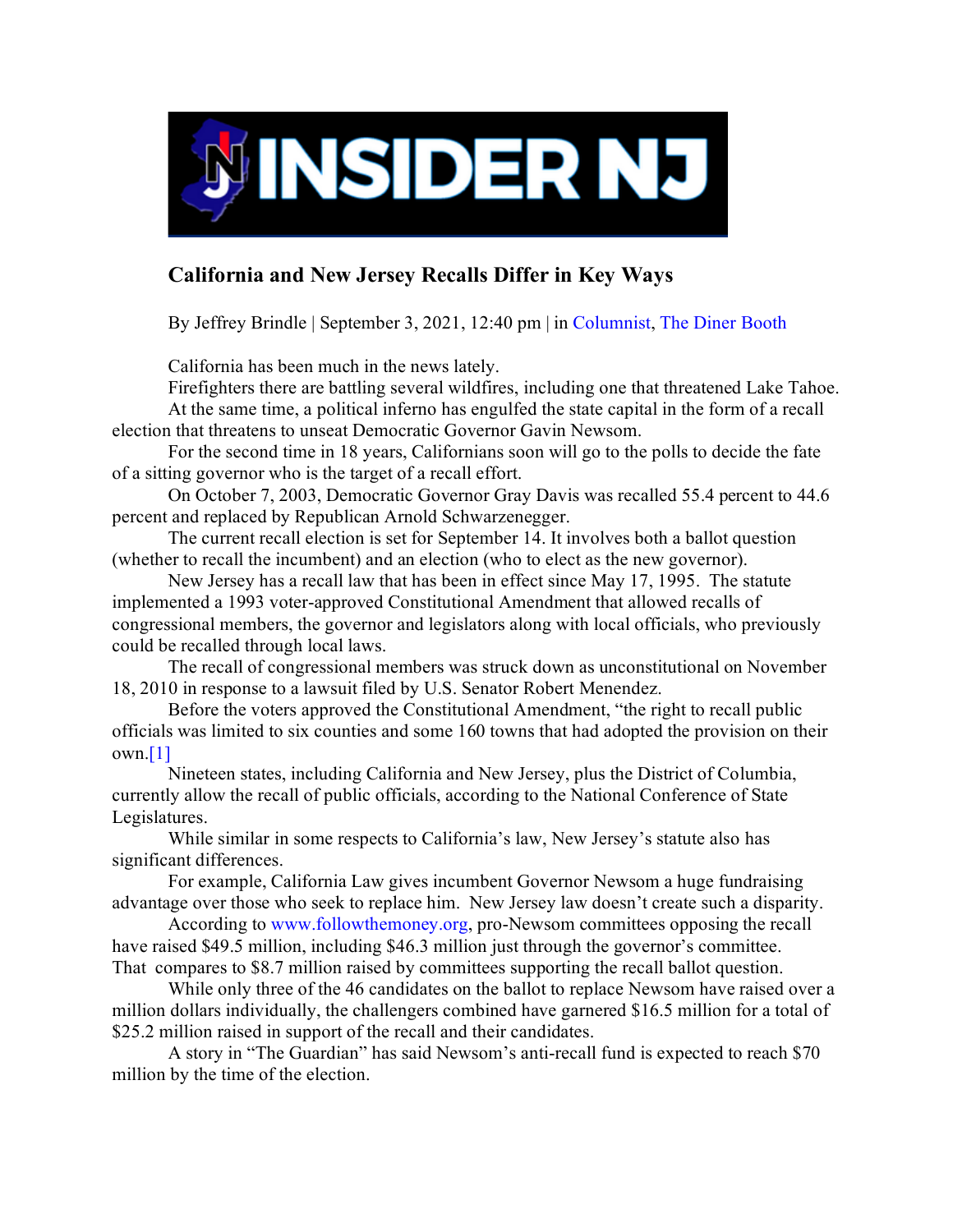So one of the lessons of the election may include the importance of money to success in elections.

The reason Newsom has such a fundraising advantage is found in California's recall law.

Under the California Act, an "elected state officer," in this case a Governor who is the target of a recall, is not subject to limits on contributions made to his or her committee established to oppose the recall effort.

On the other hand, committees set up by candidates to replace the governor are subject to contribution limits as set forth under California's Campaign Finance law.

Replacement candidates can also control recall committees not subject to contribution limits. But money from those committees can be spent only to support the recall ballot measure in general and not to promote individual candidates seeking to replace the governor.

The governor's large financial edge trumps any benefit challengers get by controlling recall committees.

As noted above, the disparity is the result of the California's Recall Act that treats recall elections as ballot measures while the replacement part of the ballot is the equivalent of a regular candidate election.

Committees participating in ballot question elections are constitutionally permitted to accept contributions in unlimited amounts whereas candidate committees may be subject to contribution limits.

New Jersey's recall law discourages such a disparity.

Both Recall Defense Committees- committees established by the officeholder targeted for recall- and the Recall Sponsor Committees- committees pushing for the recall of the official- are treated similarly under New Jersey's Campaign Finance law.

Both committees are subject to the same contribution limits, the same restrictions on the use of funds, the same disclosure requirements, and the same penalties as committees operating in the course of a regular election.

Thus, unlike California with its parallel recall ballot question and replacement elections, New Jersey's Recall Act holds a single election similar to all candidate elections.

Incumbents do enjoy some advantage under New Jersey's law though it isn't as lopsided as the one in California.

A New Jersey officeholder who is the target of a recall effort can transfer funds from his or her campaign committee to his or her Recall Defense Committee. In this case, the money transferred is not subject to any limitation.

In terms of how it applies to the office of governor and legislator, there is another major difference between California's law and New Jersey's "Uniform Recall Election Law."

California essentially holds two separate, simultaneous elections to decide who occupies one office. The ballot measure decides whether to retain or remove the incumbent. The replacement election decides who takes over from the incumbent.

If a majority of voters vote yes on September 14, then Newsom will be removed from office. If that happens, the replacement candidate who gets the most votes becomes governor for the remainder of the gubernatorial term, which lasts until January 2023.

On the other hand, if 50 percent or more vote no on the ballot question, then the recall fails and Governor Newsom remains in office. The California Secretary of State's office says there have been 55 attempts to recall governors since 1913. So far, only Davis has been recalled.